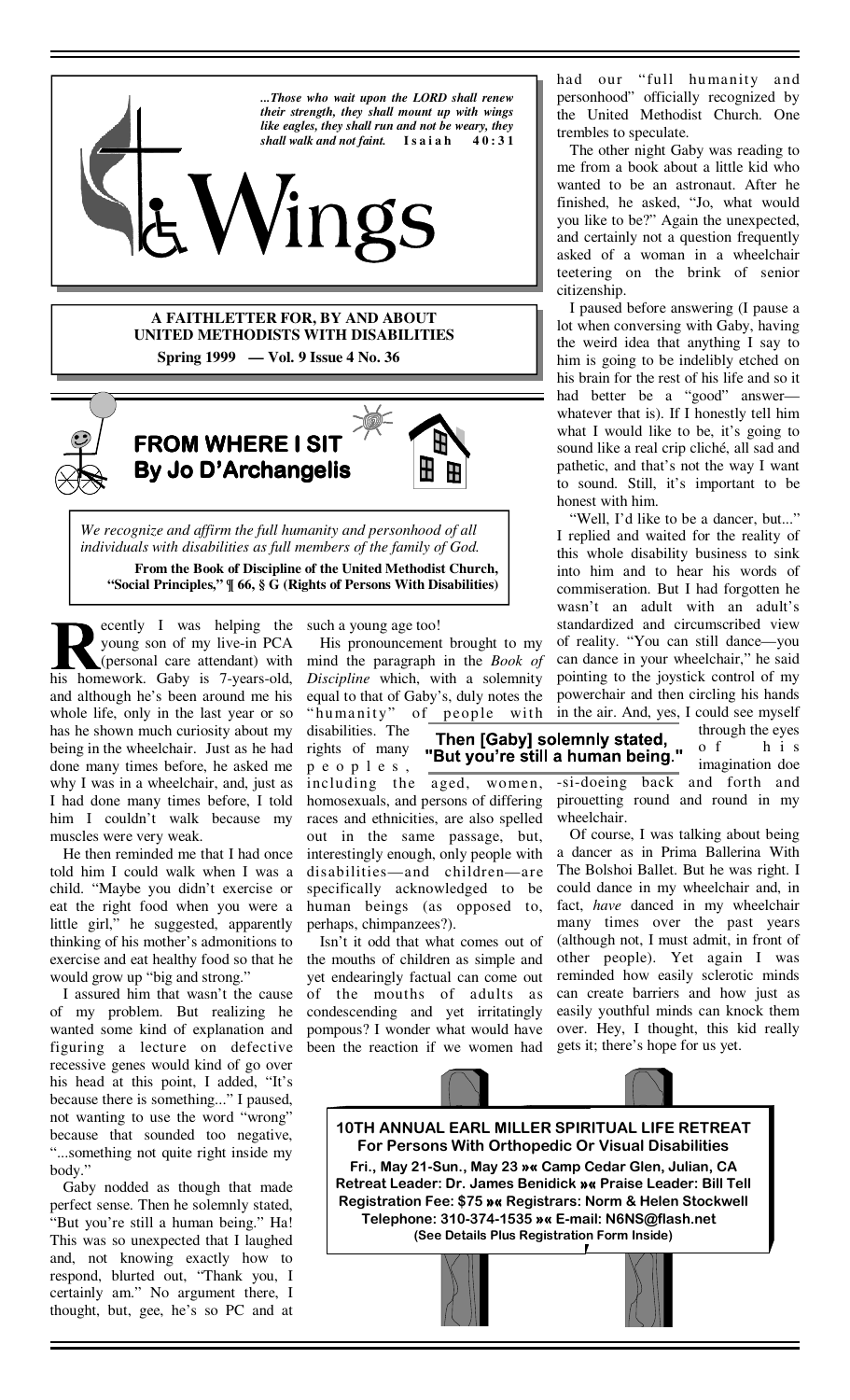

# *Strong At The Broken Places*  **By Stewart D. Goving Westminster/John Knox Press [1989]**

 Where is the balance between hope and reality for those of us who are differently-abled? Who defines the parameters of this balance? Who is left out as a result of those definitions which lead to attitudinal barriers and a sense of hopelessness for those who want to be included in the life of community?

 Stewart D. Govig, who at the time this book was published was serving as Professor of Religion at Pacific Lutheran University, is a Lutheran minister. The Western Jurisdiction United Methodist Congress of the Deaf is very much involved with the same vision that Govig articulates for the whole of the church in opening the doors for the differently- abled. His invitation throughout the book is one which calls for confronting barriers, recognizing resources, risking change, making innovative experiments, and striving for both short- and long-range objectives.

 The book is integrative in that it links biblical teaching in a way that dignifies the experience of persons with disabilities. Though the book is a little dated, it is a wonderful resource to have in the church library for lay persons to read as an educational tool.

 There is much emphasis in the church today on accessibility.

However, there is also a need for emphasis in the church on the prophetic vision of scripture and what this means to the lives of persons with disabilities.

 Govig points to the prophetic vision of a new heaven and a new earth. He articulates the idea that the church and society are called to be accessible but that accessibility is not enough: "God banishes the marks, the pain, and the tears." This is the prophetic vision the church is called to revere—that a new heaven and a new earth shall appear for all persons, and in particular for persons with disabilities that they might participate with liveliness and wholeness in the communities in which they live!

**— Sharon K. Cooper — Cooper is Treasurer of the Western Jurisdiction of the United Methodist Congress of the Deaf. This review is reprinted, with editing, by permission of the author from the** *United Methodist Congress of the Deaf Western Jurisdiction Newsletter* **[February 1999].**

# *Avoiding Attendants From Hell: A Practical Guide To Finding, Hiring And Keeping Personal Care Attendants* **By June Price Science & Humanities Press [1999]**

 As someone who has had numerous PCAs (personal care attendants) over the years—family members, friends, strangers, full-time, part-time,

 A non-official, non-profit quarterly newsletter published for, by Angs and about United Methodist adults with disabling conditions **Founder/Editor Computer Layout/Graphic Design**  www.satcom.net/mariposa/find\_wings.html Jo D'Archangelis  **Pssst! Wanna Be An Angel? Wings Needs The Following From You**  We need your financial support to continue publication and to Ideas and suggestions for articles expand the readership of *Wings* Original stories, poetry, cartoons Personal essays and anecdotes nationwide. If you think *Wings* is worth it, Appropriate items from another source please make a check or money order payable to The name and address of someone dying to be the "Fallbrook United Methodist Church" (or on our mailing list "FUMC") and mark it "Wings Newsletter." A change-of-address notice if you move and Mail it to the church address below. want to continue receiving *Wings* **Basic Angel 56-\$14**<br> **Major Angel 515-\$24 Send All Correspondence To Major Angel** Jo D'Archangelis, Editor, Wings **Super Angel \$25-\$49 Mega Angel \$50-\$99<br>
Totally Awesome Angel \$100 Or More Editor's Mailing Address Totally Awesome Angel** 592 West Ammunition Road, Apt. 1 Fallbrook, CA 92028-3191 **Church Address**  Fallbrook United Methodist Church **Editor's Telephone/Fax**  1844 Winterhaven Road [760] 723-2668 (please call before faxing) Fallbrook, CA 92028 **Editor's E-Mail Address Church Telephone Church Fax**<br>[760] 728-1472 [760] 728-74 JODARLIS@aol.com [760] 728-1472 [760] 728-7433 **Wings Website**

permanent, temporary, old, young, wise, foolish, kind, insensitive—I wish I had had something like Price's handy -dandy guidebook long before this. It would have saved a lot of heartache and frustration for many of us, caregivers and care-receivers alike.

 Editor of a newsletter for people with spinal muscular atrophy and a wheelchair-user who has employed PCA's for many years, Price knows whereof she speaks, and she speaks with clarity, humor, and common sense. Comprehensive as all get-out, her book first helps us to decide if we are ready for "independent living" and to determine exactly what our needs are. Subsequent chapters cover screening, interviewing, training and hiring.

 The key to a successful arrangement? Communication! Let a prospective PCA know what you expect in care, and when, and what you can tolerate and what you absolutely will not tolerate (the last is particularly important in a live-in situation). The same holds true from the perspective of the PCA.

 Included are sample want ads, job applications, live-in contracts, medical emergency data sheets, and resource listings. Although not every contingency can be covered in regard to such a sensitive and fallibly human relationship as that of caregiver and care-receiver, this book comes darned close.

— **J. D. —**

**Available in either spiral-bound (ISBN 1- 888725-18-4) or perfect-bound paper (ISBN 1 -888725-19-2), this 110-page guide can be obtained by contacting: Science and Humanities Press, P.O. Box 7151, Chesterfield, MO 63006-7151; phone: 314- 394-4950; website: www.banis-associates. com/books/attend.htm; e-mail: banis@banisassociates.com. The cost of each book is \$16.95 plus \$3 shipping.**

#### DEAF/BLIND CHRISTIAN CAMP

June 13-18 — Camp Manidokan Knoxville, Maryland Free lodging, meals, and camp activities for 10 deaf/blind campers 20 support persons available For more information contact: Angyal Bulshivek (Co-ordinator) c/o Peggy Johnson 5606 Johnnycake Road Baltimore, MD 21207 Telephone 410-747-5689 [V/TTY] Or send braille correspondence to: Angyal Bulshivek 2121 26th Avenue S. Apt. 123 Seattle, WA 98102-5537 Telephone 206-324-3032 [TTY only]

*(Donations are tax-deductible to the extent allowed by law.)*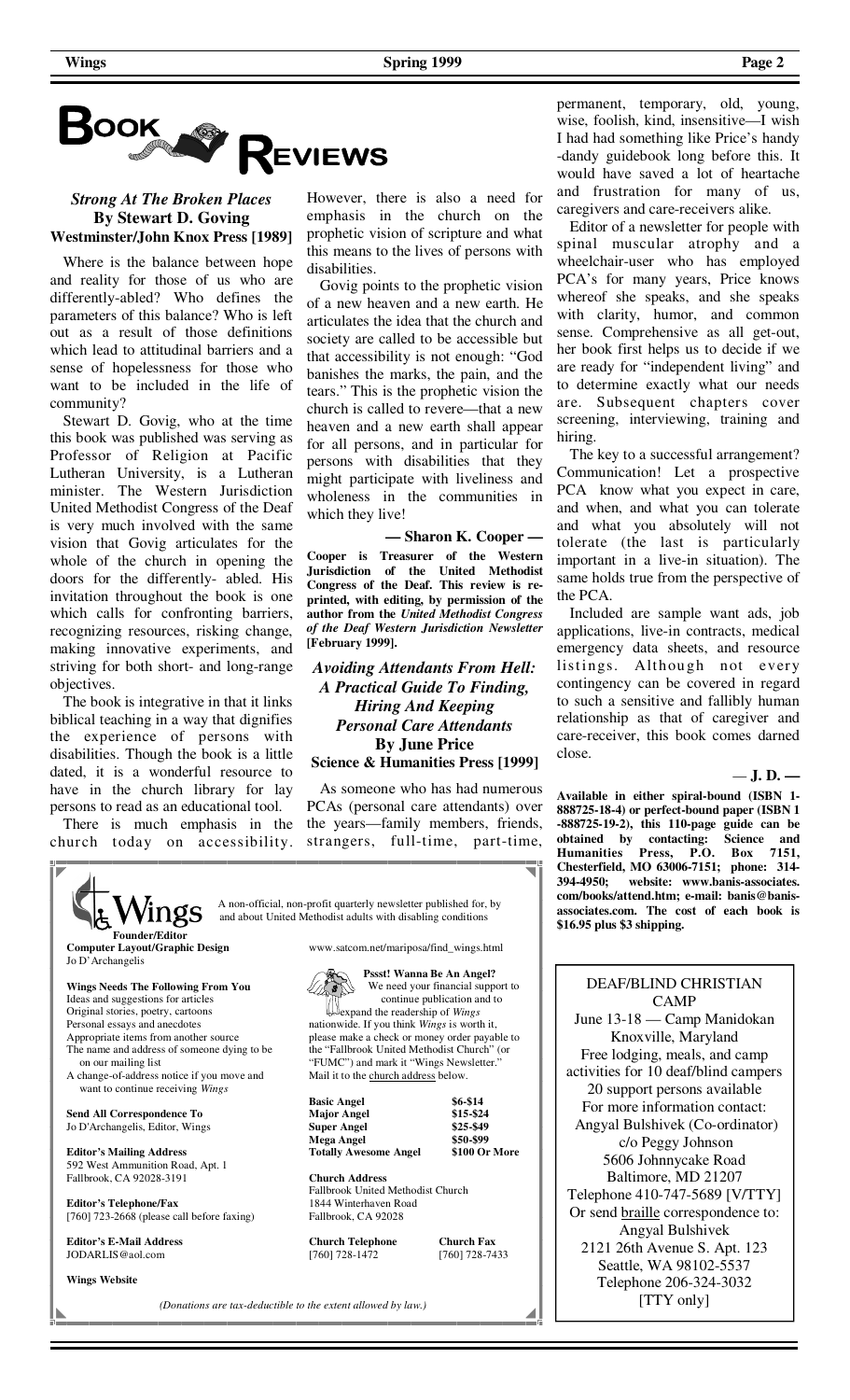

# **RONNIE AND THE DANCE By Minta McDavid**

God with Down's syndrome who is part of our congregation. He loves to come to church, most often late, since he lives alone now following his mother's death. The minister may be preaching, the choir may be singing, or someone may be reading scripture as Ronnie

enters worship. But he has a way of bringing a presence with him as he enters. He usually comes in talking and then greets various people as he makes his way down the aisle to the front pew.

Once there, he proceeds through a ritual of removing his backpack, his glasses on a chain, and his sweater, and hanging them on the end of his pew.

 Ronnie's passionate singing of the hymns and his reciting of the creeds in a piercing voice, several words behind the congregation, sometimes irritate or embarrass members. His bear hugs and kisses on the cheek during the greeting make others feel uncomfortable. There are times when it would be easier if Ronnie would not come to "our" welldesigned, rehearsed worship services, which are comfortable and do not require much energy, thought, or change.

was prepared to offer an interpretive interpretive movement to express the During worship on Palm Sunday, I

### onnie is a 54-year-old child of dance. I sat in the second pew, expectantly awaiting the procession of children waving palm branches at the beginning of the service.When the music began, I looked back and saw Ronnie in the midst of the children, making his entrance as usual but today waving his palm branch, lost in the celebration of Palm Sunday

... It would be easier if Ronnie would not come to "our" well-designed, rehearsed worship services, which are comfortable and do not require much energy, thought, or change.

> worship. He came down, sat in front of me, and went through his usual ritual. To be honest, my first thought was to ask Nancy, who usually sat with him, to hold onto him when I began my dance because I knew he might want to dance, too. But Nancy left with the children after children's time, and then it was time for the dance.

> As I walked up to the front of the altar, the minister's words from that morning rang in my ears: "Have you ever lost yourself in something like the followers of Jesus did on that first Palm Sunday?" Yes, I thought to myself, *when I dance*. In my dancing, I combine some signing with

meaning of the message.

 The music began and I started to dance to the song, "The Rose," which describes love as a flower and us as the seed. As I interpreted a verse about the fears that keep us from loving, I noticed that Ronnie was signing the same thing I was signing while he was seated in his pew.

 The next thing I knew, he was standing beside me, facing the congregation, making every move I made, in sync, in rhythm, as if we had

rehearsed it. We were moving together to the music within us.

 The final verse of song reminds people that when it feels like winter in life, the seed of love lies on the

ground and "in the spring becomes the rose." As the words ended, the piano continued. Our closed right hands, symbolizing the seed, were extended in front of us. With each beat of the piano, we opened our hands more and more until they were completely open, blooming like a rose.

 After the song was over, we sat down. But this time I sat on the front pew next to Ronnie, and he leaned over and kissed me on the cheek. We had lost ourselves in the music, like the disciples had that first Palm Sunday. And I knew we had been visited by Jesus, the Lord of the Dance.

> **From** *Alive Now* **under the title "The Dance" [July/August 1998]**

**T**here's a lot of talk about diversity, but I don't think we have ever prepared ourselves for dealing with how diverse diversity is. Diversity may be a catch word for wanting to get everybody in, but my question is, "What will you do with us once you get us in?" When diversity starts to get lived out, however well or poorly, folk in the church begin to see how demanding it is. Diversity costs. It costs spiritually, it costs emotionally, it costs economically. And everyone has to deal with it. Not just a few. I don't see us there. Many of us want to be, but I don't see the groundswell.

**— Emilie Townes —** 

**From "A Conversation With Tex Sample and Emilie Townes,"** *Alive Now* **[September/October 1995]**